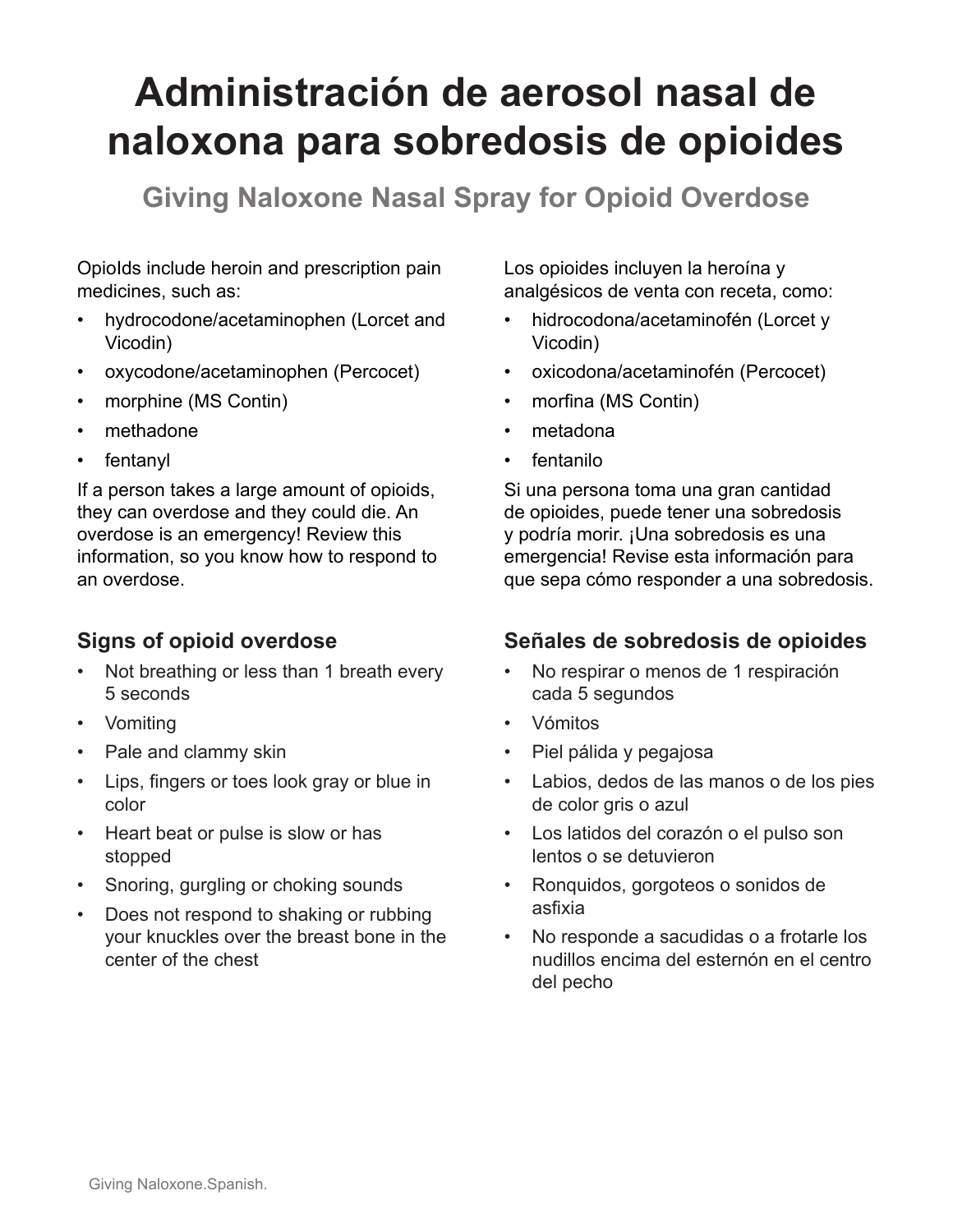## **Take Action if you see signs of overdose**

#### **1. Check response.**

- Shout the person's name and shake their shoulders.
- If no response, rub your knuckles on the center bone of their chest.

### **2. Call 911.**

- Say, "I have a person who is not responding and is not breathing." Give location and address if known.
- Do not wait for emergency services to arrive before giving naloxone. Call 911 even if the peson responds to the naloxone (Narcan).

#### **3. Give naloxone (Narcan) nasal spray.**

• Open package and peel paper to remove nasal spray. Follow directions in next section.

## **Actúe si observa señales de sobredosis**

- **1. Compruebe si hay señales de respuesta.**
	- Grite el nombre de la persona y sacúdale los hombros.
	- Si no hay respuesta, frote los nudillos en el hueso central del pecho.
- **2. Llame al 911.**
	- Diga: "Tengo aquí una persona que no responde ni respira". Dé la ubicación y la dirección si la conoce.
	- No espere a que lleguen los servicios de emergencia antes de administrar naloxona. Llame al 911 incluso si la persona responde a la naloxona (Narcan).
- **3. Administre aerosol nasal de naloxona (Narcan).**
	- Abra el empaque y retire el papel para sacar el aerosol nasal. Siga las instrucciones de la siguiente sección.

## **Giving naloxone nasal spray**

- 1. Position the person on their back.
- 2. Hold the spray with your thumb on the bottom of the plunger and your first and middle fingers on either side of the nozzle.
- 3. Place the tip of the nozzle into one side of the nose, so your fingers are against the bottom of the nose.
- 4. Press the plunger firmly to give the dose of the spray.





## **Cómo administrar aerosol nasal de naloxona**

- 1. Coloque a la persona boca arriba.
- 2. Sujete el aerosol con su dedo pulgar en la parte de abajo del émbolo y los dedos índice y medio a cada lado de la boquilla.
- 3. Coloque la punta de la boquilla en uno de los lados de la nariz, de modo que sus dedos queden contra la parte de abajo de la nariz.
- 4. Presione el émbolo con firmeza para aplicar la dosis del aerosol.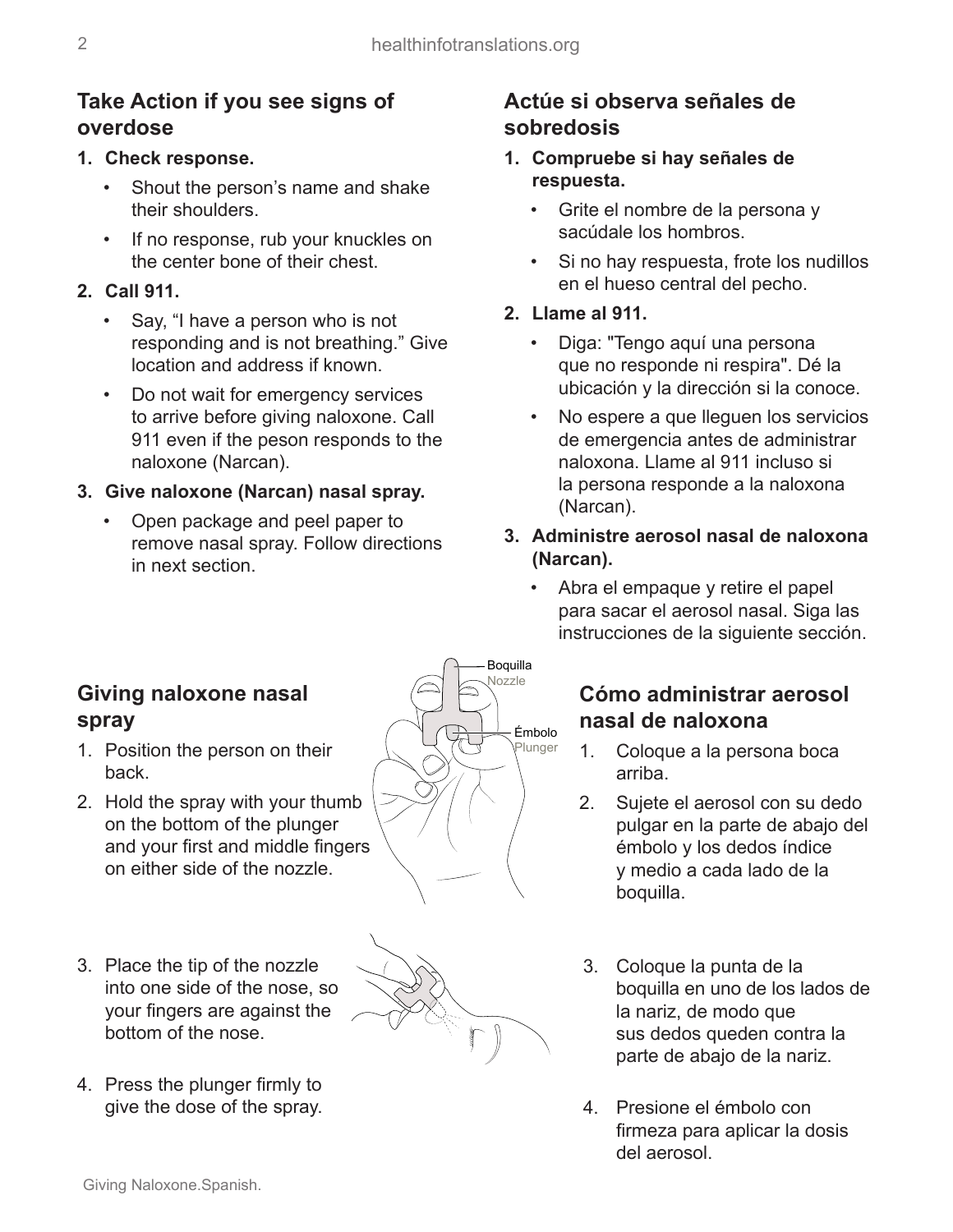- 1. Remove the spray device from the nose and throw it away. It only contains 1 dose. Throw it away out of the reach of children.
- 2. Stay with the person until help arrives.
	- If the person starts to breathe on their own, roll them onto their side, so they do not choke if they vomit.
- 1. Retire el frasco del aerosol de la nariz y deséchelo. Solo contiene una dosis. Deséchelo fuera del alcance de los niños.
- 2. Quédese con la persona hasta que la ayuda llegue.
	- Si la persona comienza a respirar sola, gírela hacia un costado para que no se asfixie si se vomita.



**cuerpo ruede sobre el estómago Knee stops body from**

**rolling onto stomach**

- If the person does not begin to breathe on their own after 2 or 3 minutes:
	- Give another dose of naloxone if you have it available.
	- Start recue breathing:
		- Make sure there is nothing in the person's mouth. Tilt the head back by lifting their chin with your hand to open their airway.
			- If you have a face shield, place it over their nose and mouth and pinch their nose shut with your other hand
			- If you have a pocket mask, place it over their nose and mouth to make a seal.
- Si la persona no comienza a respirar sola después de 2 o 3 minutos:
	- Aplíquele otra dosis de naloxona si la tiene disponible.
	- Inicie la RCP:

**Hand supports head**

- Cerciórese de que no haya nada en la boca de la persona. Incline la cabeza hacia atrás levantándole el mentón con su mano para abrir la vía respiratoria.
	- Si tiene un protector facial, colóqueselo sobre la nariz y boca y ciérrele la nariz con la otra mano.
	- Si tiene una mascarilla de bolsillo, colóqueselo sobre la nariz y boca a manera de sello.